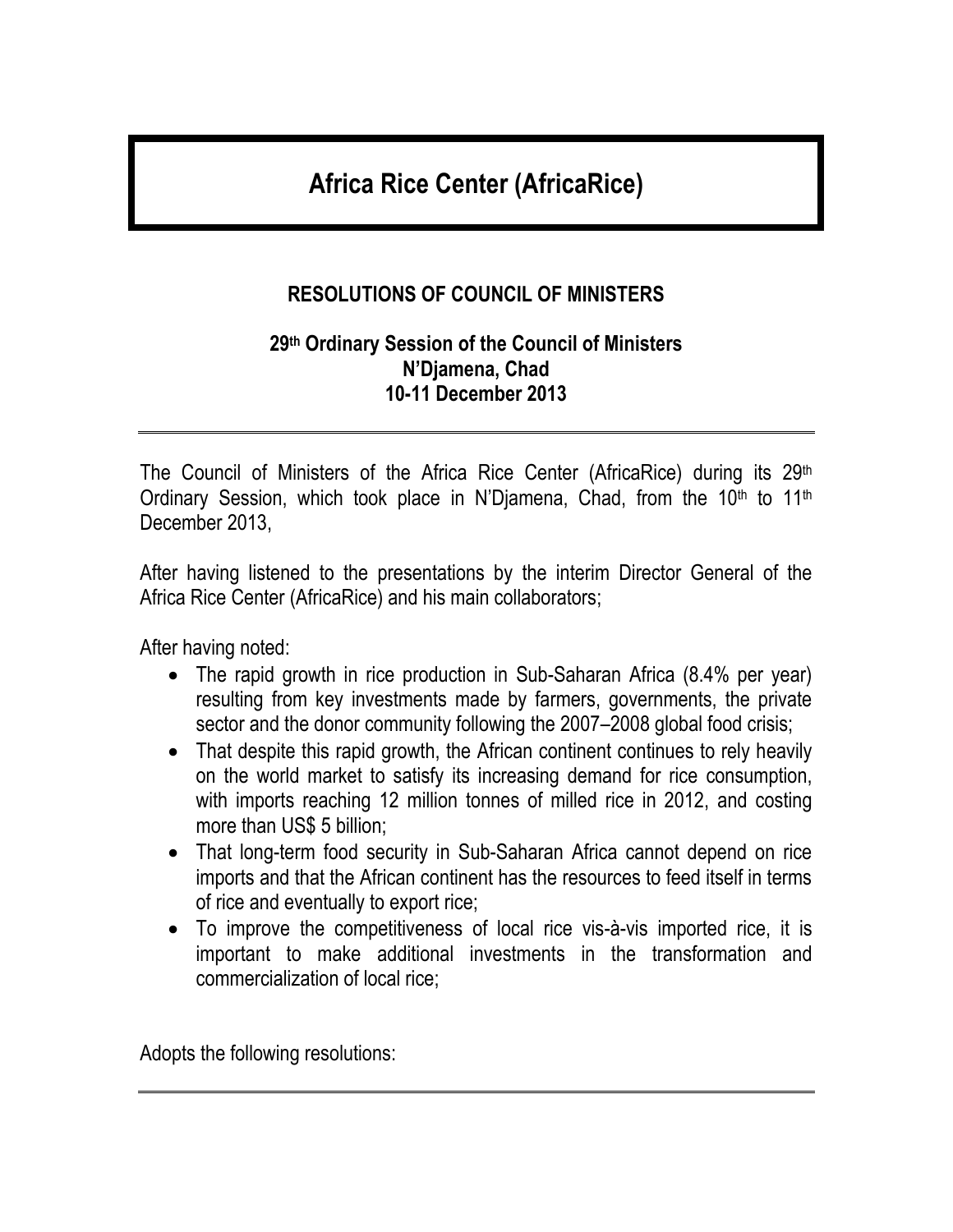## **Resolution 1: Adhesion of countries that benefit from AfricaRice activities**

The Council of Ministers,

 Urges AfricaRice management to visit non-member countries that benefit from AfricaRice's activities to encourage such countries to become members.

## **Resolution 2: Participation of the African Union (AU) in AfricaRice's activities**

The Council of Ministers,

 Recommends that AfricaRice involve the AU in its activities, based on the Memorandum of Agreement signed between the two institutions.

## **Resolution 3: Recovery of Member State Contributions**

The Council of Ministers,

- Congratulates member states that have paid their contributions and encourages the Management of AfricaRice to continue its efforts to urge member countries to pay their contributions;
- Recommends also that wherever possible, member states make yearly budgetary allocations to their national agricultural research systems for the timely settlement of contributions to AfricaRice.

## **Resolution 4: Seed Systems**

The Council of Ministers,

- Recommends that AfricaRice explores the possibility of assisting member states to constitute strategic reserves of breeder and foundation seed in sufficient quantities to respond to emergency situations;
- Recommends that AfricaRice reflects on the ways and means of being more involved in the implementation of the different seed production initiatives across the continent, in order to create synergies and to develop viable seed systems.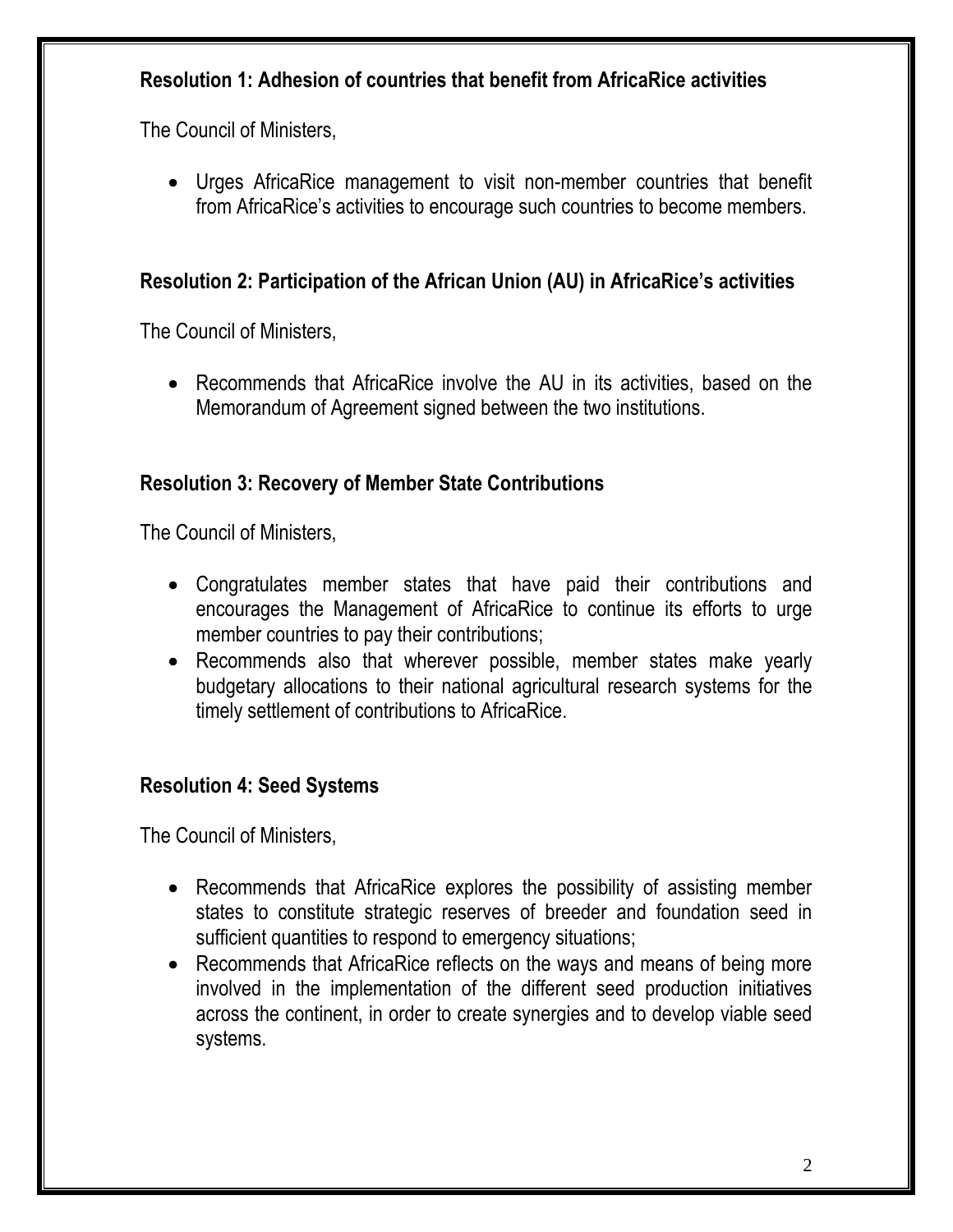## **Resolution 5: Collaboration with WAAPP and EAAPP**

The Council of Ministers,

 Recommends that AfricaRice continues to work with the West African Agricultural Productivity Program (WAAPP) and the East African Agricultural Productivity Program (EAAPP) to strengthen and create synergies between the national centers of specialization working on rice and ensure joint research activities by inviting the WAAPP and EAAPP coordinators to participate in the AfricaRice Science Week.

## **Resolution 6: Return to Côte d'Ivoire**

The Council of Ministers,

- Notes with satisfaction the intention of AfricaRice to commence its return to Côte d'Ivoire by June 2014;
- Requests that the socio-economic consequences related to the departure of some of the AfricaRice staff from Benin are properly managed;
- Exhorts the Ivorian Government to meet its commitments for AfricaRice's rapid return (allocate appropriate infrastructure in Abidjan to serve as AfricaRice's headquarters; revision of the host country agreement; provide a financial contribution to the tune of US\$ 6M to support the cost of the return).

# **Resolution 7: Rotation of Chairmanship of Council of Ministers**

In conformity with the principle of regional rotation of the Chairmanship of the Council of Ministers, Eastern Africa has been chosen as the region to next assume the Chairmanship of the Council of Ministers;

The Council of Ministers,

 Decides on the choice of Uganda to assume the chairmanship of the Council of Ministers.

# **Resolution 8: Central Africa**

The Council of Ministers,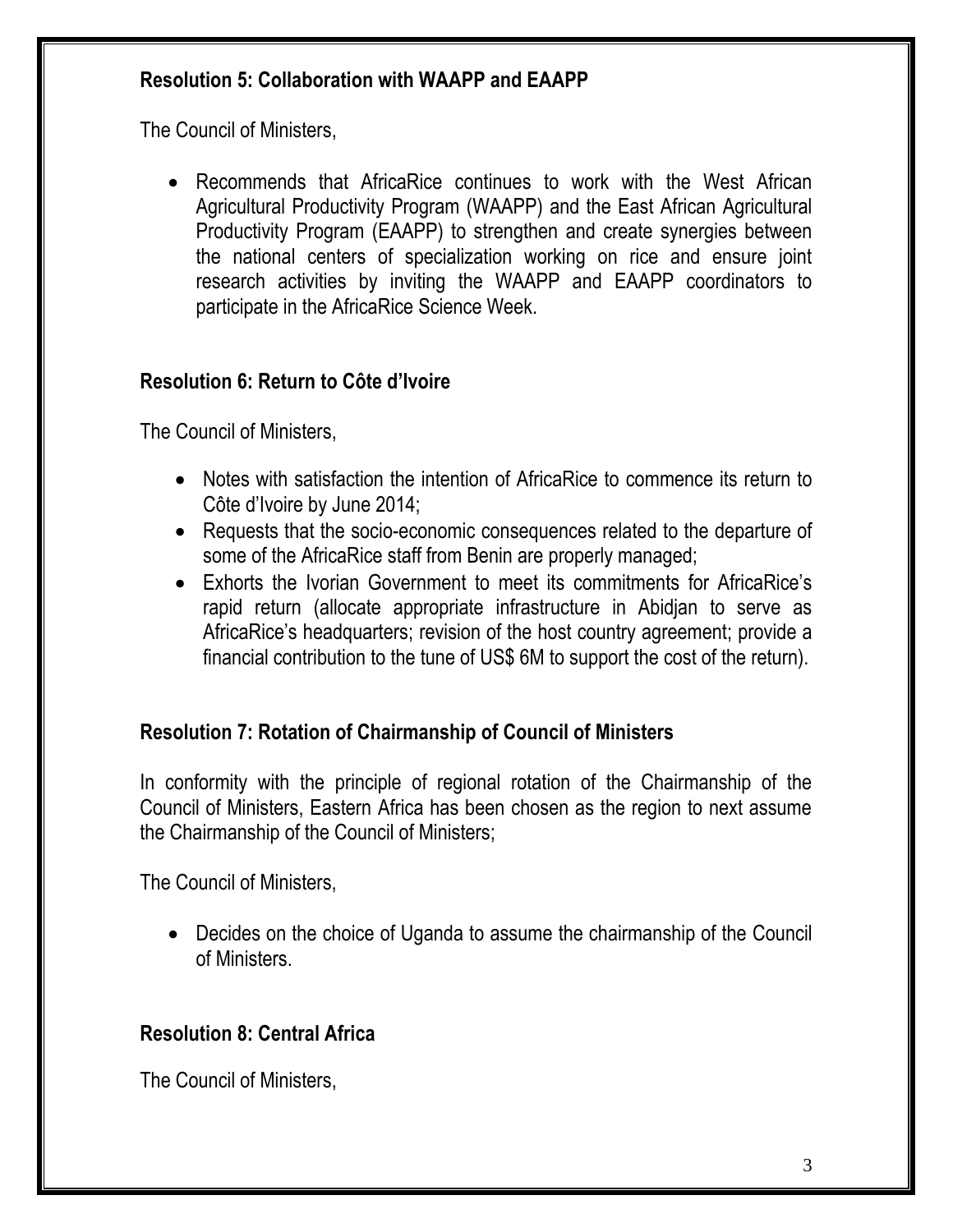- Notes with satisfaction the intention of the AfricaRice to open a regional center in Central Africa;
- Recommends that the outgoing Chair of Council and the Minister of the Republic of Congo mobilize CEMAC and CEEAC to assist with the establishment of a regional rice research center in Central Africa based on criteria identified by AfricaRice.

#### **Resolution 9: Rice Sector Development Hubs**

The Council of Ministers,

- Recognizes the importance of the Rice Sector Development Hubs to achieve greater efficacy and to ensure greater impact and outcomes in rice research;
- Urges the NARS to operationalize activities in the Hubs by establishing Innovation Platforms in the hubs regrouping the research and development partners;
- Urges the NARS to envision clearly the results expected from the rice sector development hubs within the next five years and to start activities immediately to achieve the desired outcomes.

## **Resolution 10: Capacity Building**

The Council of Ministers,

- Recognizes the efforts made by AfricaRice to enhance the capacity for rice research and development in Sub-Saharan Africa;
- Recommends that AfricaRice takes the initiative in the mentoring of young scientists and uses the Regional Training Center in St. Louis, Senegal, for individual and group training to bridge the knowledge gap across the entire rice value chain and provide opportunities for employment of the youth.

#### **Resolution 11: Recruitment of the Director General**

The Council of Ministers,

After its deliberations in closed session on the recruitment process for the Director General of AfricaRice;

Recommends,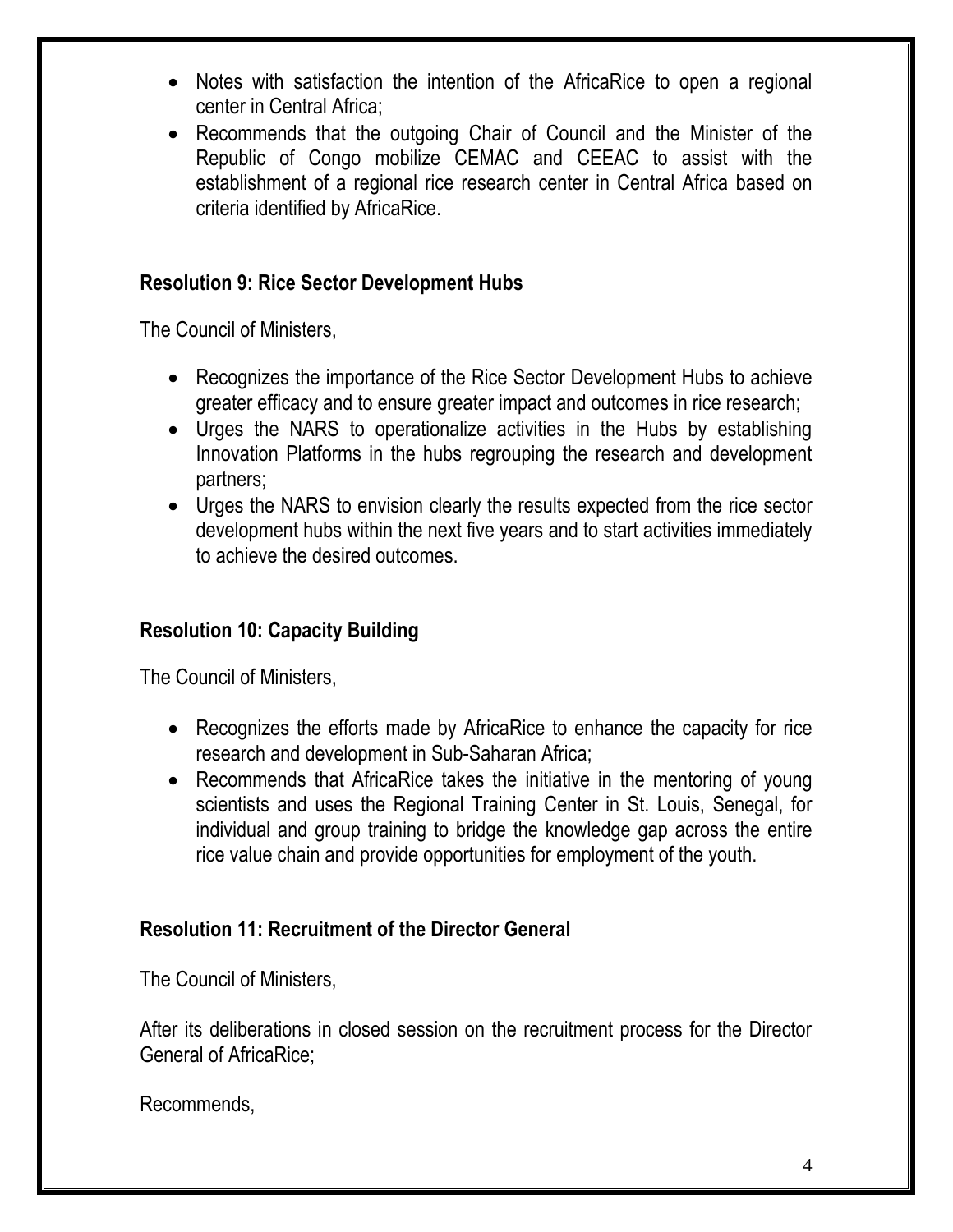- The official transmittal of the vacancy announcement to the member states through the competent authorities (titular Ministers in charge of AfricaRice in the member countries) and readjustment of the closing date for receipt of applications;
- Revision of the composition of the Selection Committee to ensure parity in the number of Board representatives from member states versus non-member states and withdrawal of the Board Chair as a member of the Selection Committee;
- Finalization of the recruitment process for the Director General of AfricaRice by September 2014 and submission of the name of the selected candidate to the Council of Ministers for approval;
- The new DG effectively taking office from 1 January 2015.
- Exhorts the Board of Trustees and Management of AfricaRice to prepare and submit for approval by the Council of Ministers, texts for application or internal procedures which specify the roles and responsibilities of the different organs of governance (Management, Board of Trustees and the Council of Ministers).

## **Motion of Congratulations to the former and interim Directors General and staff of the Africa Rice Center (AfricaRice)**

Considering the remarkable achievements by the Africa Rice Center (AfricaRice) and the results which have been obtained by the Center, for example:

- A historic jump of about 30% in average rice yields in Sub-Saharan Africa (SSA);
- An 8.4% increase per year in the growth rate of paddy production in SSA;
- The effective implementation of AfricaRice's Strategic Plan;
- Increased ownership of the Center by member states through the payment of contributions, which amount to 10 times more than that collected in previous years;
- The launch of a new generation of high performing rice varieties called "ARICAS";
- The introduction of a network of rice sector development hubs across the continent in order to achieve greater impact.

Considering with satisfaction the excellent work accomplished by the former Director General of AfricaRice, Dr. Papa Abdoulaye Seck, and the Interim Director General, Dr. Adama Traore, in obtaining these important results that have contributed to increasing the visibility and the international reputation of the Center, and ensuring the successful mobilization of resources through the support of the donors;